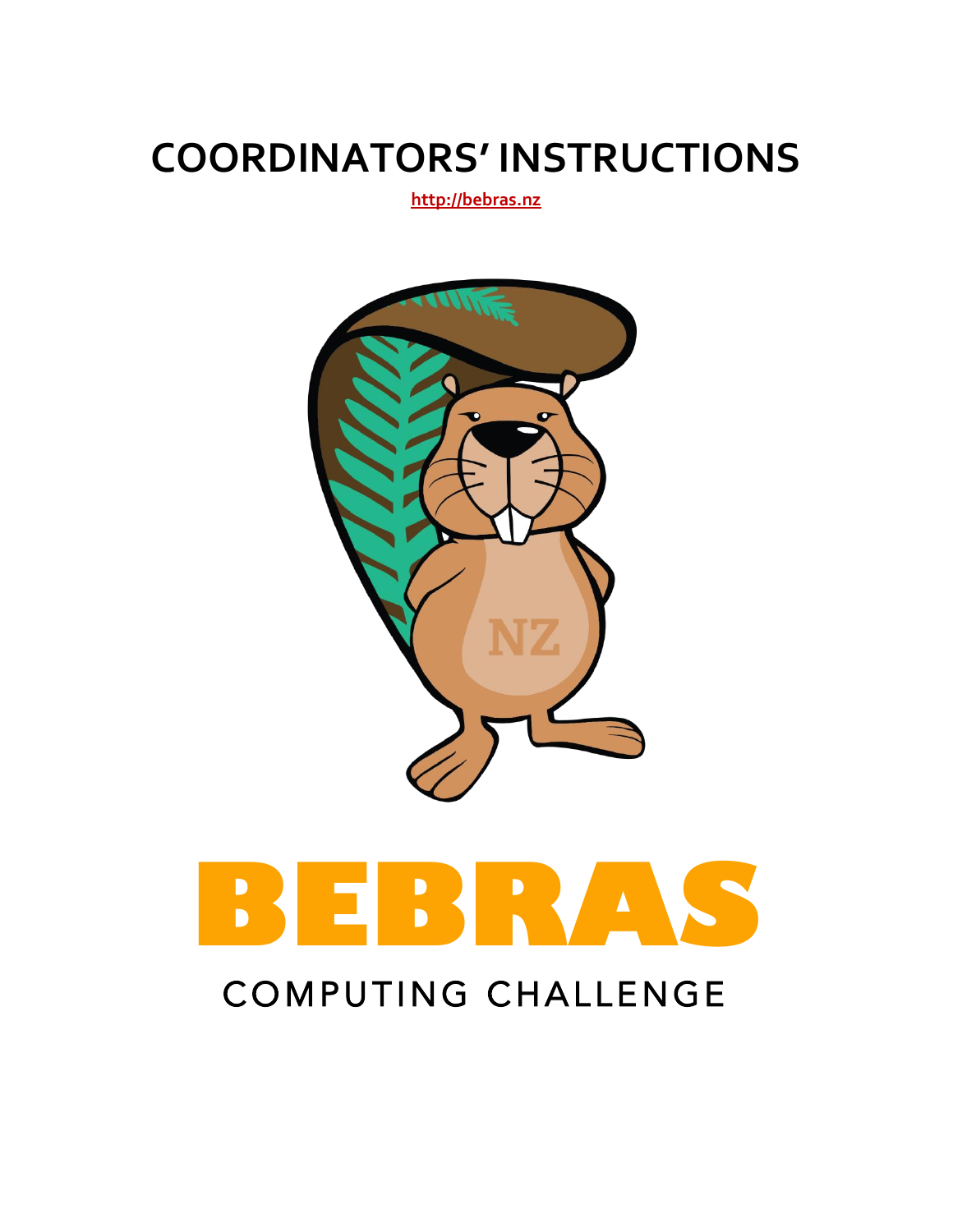

#### INFORMATION AND IDEAS

The Bebras Computing Challenge introduces students to computational thinking. The Bebras tasks can be answered without prior knowledge of digital technology, but are clearly related to the subject.

The challenge is to be held in March each year. Check the website for the week in which it is offered. Choose the day and time that suits your students best. If you don't have enough computers available in your school, you can always do the challenge on multiple days. If you do so, try to limit the interaction between students who have completed the challenge already and those who still have to complete it.

The challenge takes 45 minutes. After grading, students can log on to the server to review their answers and retake the challenge. They will get immediate feedback. As a teacher you can download detailed information on how your students performed: that data can be used in the classroom. Grading is not immediate but results will be available after the last day the challenge is offered.

Other ways to use the challenge:

- Let high-performing students take the challenge in a higher age category to stretch them a bit
- Let low-performing students take the challenge in a lower age category to give them confidence
- Use either the real or the practice challenges of this year to refer to in class discussions or teaching efforts
- Use the data of your class or school to introduce students to data analytics. Since everybody has participated in the challenge, they will relate to your introduction more.

Don't forget that you can always get more student accounts if you need them!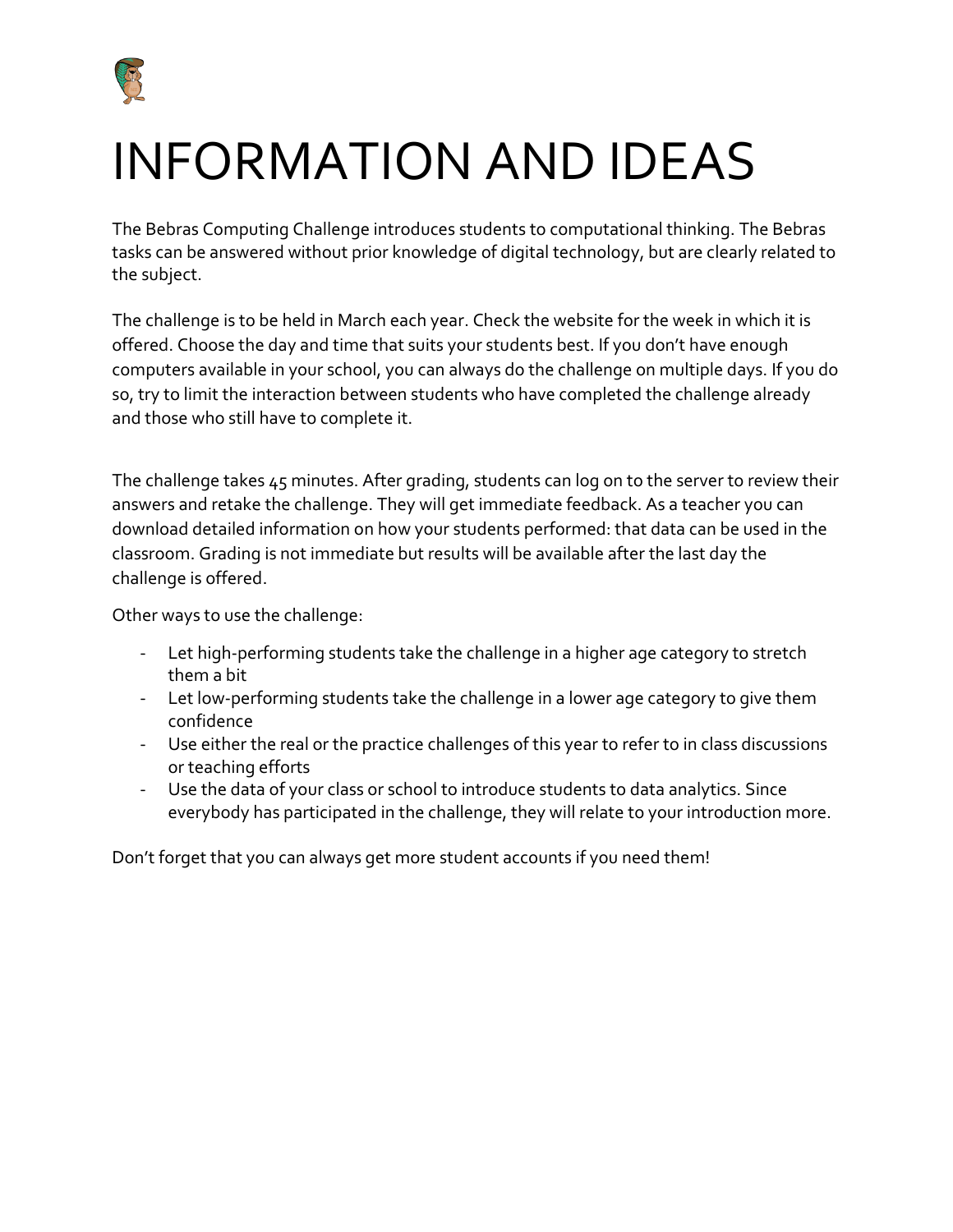

#### REGISTRATION

If you want to register, go to <http://challenge.bebras.nz/admin/> and click on 'Register As Coordinator' and then choose your region, and then your City and School and You will then have to fill in a page as shown underneath to finish your registration. You get to choose your own username and password: please remember the password because it gives you the opportunity to log on to the system again if you are logged out.

|                             | Register (2/2)       |
|-----------------------------|----------------------|
| <b>School</b>               |                      |
| School                      | <b>Auckland Test</b> |
| State                       | (Other, non USA)     |
| City                        | Auckland             |
| <b>User</b>                 |                      |
| Email *                     |                      |
| Username *                  |                      |
| Password *                  |                      |
| Password (check) *          |                      |
| Firstname *                 |                      |
| Lastname *                  |                      |
| Gender                      |                      |
| Phone home (optional)       |                      |
| Phone mobile (optional)     |                      |
| Phone work (optional)       |                      |
| <b>Request_Registration</b> | <b>Cancel</b>        |

Once registered, we have to accept your registration. Give us a day to do this. After we do, we will send you an e-mail. This e-mail will also contain the username you entered before, as a reminder. Remember, we won't send you your password!

After you got that e-mail, you can log on to your account at <http://challenge.bebras.nz/admin/>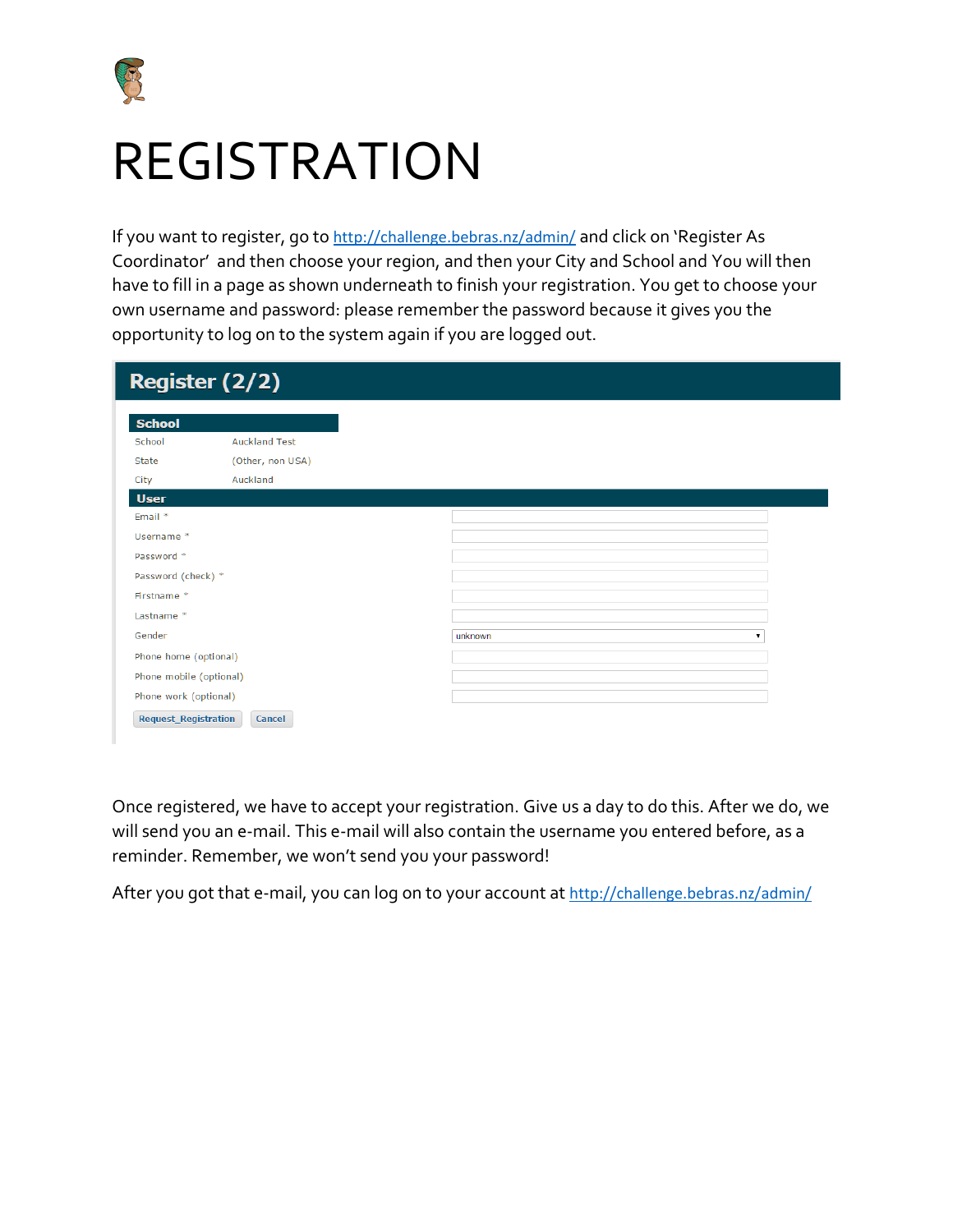

## ENTER YOUR STUDENTS

1. To enter students, you first have to make an ASCII-file (plain text file) with the following information (fields)of all students: (eg: use notepad)

Class,grade,firstname,lastname,gender

Class is for information only but grade should be the year level. This will determine which challenge the students can "see" when logged in.

It will just contain rows of this information and is supposed to look something like this:

Class-of-student-1,grade-of-student,firstname-of-student-1,last-name-of-student,gender Class-of-student-2,grade-of-student,firstname-of-student-2,last-name-of-student,gender Class-of-student-3,grade-of-student,firstname-of-student-3,last-name-of-student,gender Class-of-student-4,grade-of-student,firstname-of-student-4,last-name-of-student,gender

You can add as many students as you like. You must separate the fields with a comma and press enter before you start typing the details of another student. Ensure you don't use any spaces in the file.

If you have all the information of every student in one document, save the document as '**student-import.txt'**.

If you want to, you can also import an Excel file instead of a text file.

2. Go to <http://challenge.bebras.nz/admin/> and log in. You'll see a screen like this:

| <b>Bebras Administration</b>                                                                                                      |            |
|-----------------------------------------------------------------------------------------------------------------------------------|------------|
| Logout                                                                                                                            |            |
| <b>Sunderland</b>                                                                                                                 |            |
| Name                                                                                                                              | Sunderland |
| Address 1                                                                                                                         |            |
| Address <sub>2</sub>                                                                                                              |            |
| Zip code                                                                                                                          |            |
| City                                                                                                                              | Auckland   |
| Region                                                                                                                            | Auckland   |
| <b>Students</b>                                                                                                                   |            |
| Edit                                                                                                                              |            |
| <b>Students</b><br>Import_nles<br><b>Coordinators</b><br>Import files<br><b>Upload</b><br><b>Export_files</b><br><b>Documents</b> |            |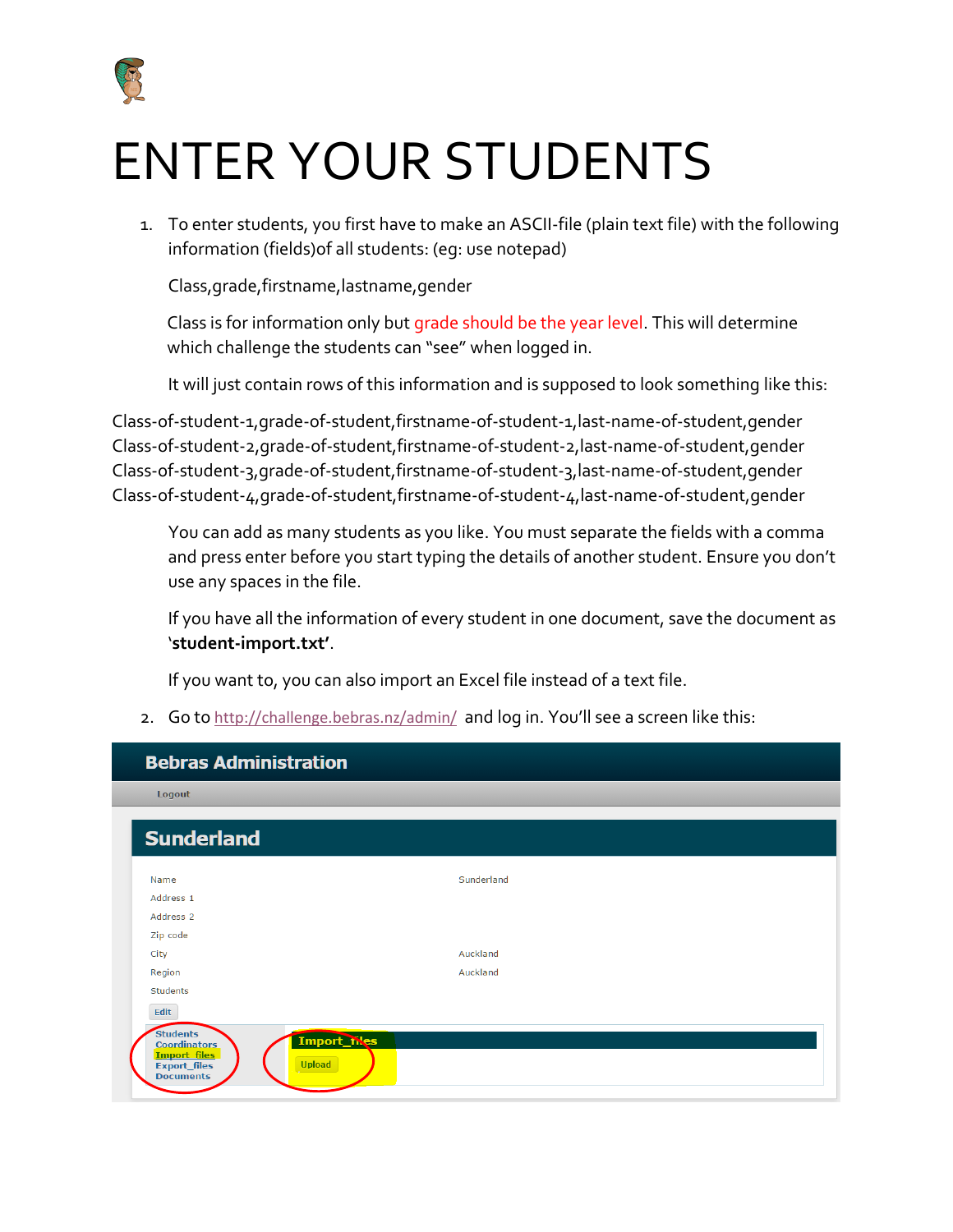

3. To import the file you just made, click on the 'Import files' button on the left (as shown in the previous picture). Click 'upload'. Now you have to check the boxes of the information that is in the file you just saved. Check class, grade, firstname, lastname and gender as shown below. Then click on Browse and choose the file that contains the information of your students. Click on Save.



4. If you click on 'Import now', the data of the first 5 students you entered will appear. If the column names match the information in the table, click 'Import'.

| <b>Students</b><br><b>Coordinators</b> | Import files       |                    |                 |                   |               |  |
|----------------------------------------|--------------------|--------------------|-----------------|-------------------|---------------|--|
| <b>Import files</b>                    | <b>Name</b>        | <b>Uploaded By</b> | <b>Uploaded</b> | Imported          |               |  |
| <b>Export files</b>                    | student-import.txt | Daphne Blokhuis    | 28-10-2014      | <b>Import Now</b> | <b>Delete</b> |  |
|                                        | <b>Upload</b>      |                    |                 |                   |               |  |

*Do not check the headers checkbox, because that will delete the first line of your import document! There also is no need to click on 'Upload', because it will only ask you to upload another document. You don't want to do that unless you want to enter more students.* 

Now your students are entered. You can check by clicking on 'Students' on the left, you will see all of them.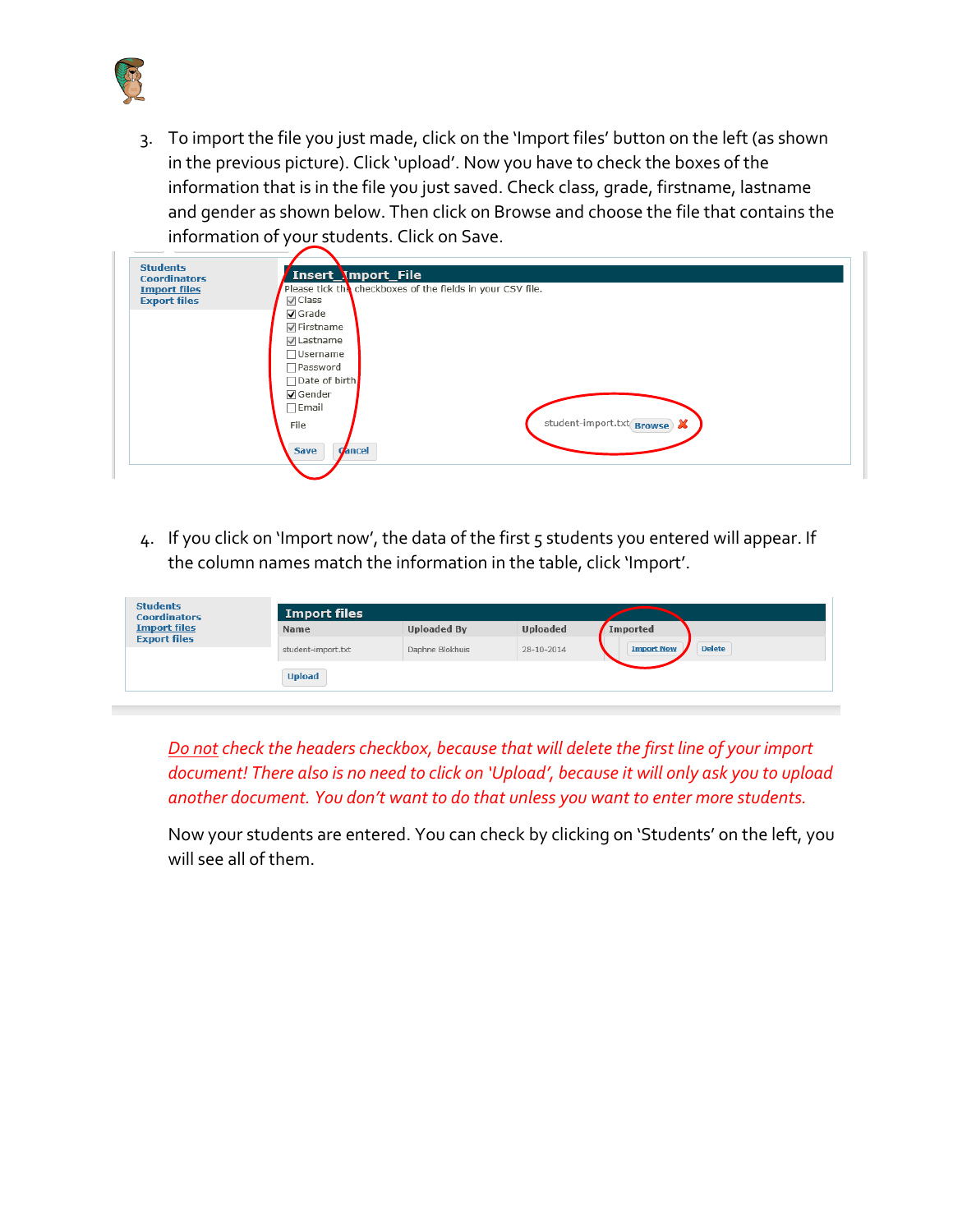

### RETRIEVE THE LOG-IN

To get an ID and password for each participating student, please log in at <http://challenge.bebras.nz/admin/> again. You can do this any time before the challenge starts, just take your time and don't do it last-minute in case something goes wrong or you need help. Click on the link 'Students' on the left. At the bottom of the list you can find a link that says 'Export\_XLS'. Press that. A file will be downloaded, containing all the information you gave us, extended with two columns: username and password. Hand these out right before the challenge: that way students can log in to the system.

| <b>Students</b><br><b>Coordinators</b><br><b>Import files</b><br><b>Export files</b> | <b>Students</b><br>Name |                 |              |       |        |                                       |               |
|--------------------------------------------------------------------------------------|-------------------------|-----------------|--------------|-------|--------|---------------------------------------|---------------|
|                                                                                      | Username                |                 |              |       |        |                                       |               |
|                                                                                      | Class                   |                 |              |       |        |                                       |               |
|                                                                                      | <b>Name</b>             | <b>Username</b> | <b>Class</b> | Grade | Gender | <b>Official Bebras Challenge 2012</b> |               |
|                                                                                      | Daphne Blokhuis         | dblokhuis       | 4h           |       | female | No                                    | <b>Delete</b> |

Make sure that the school computers don't block the page they have to log on to: check it before the challenge!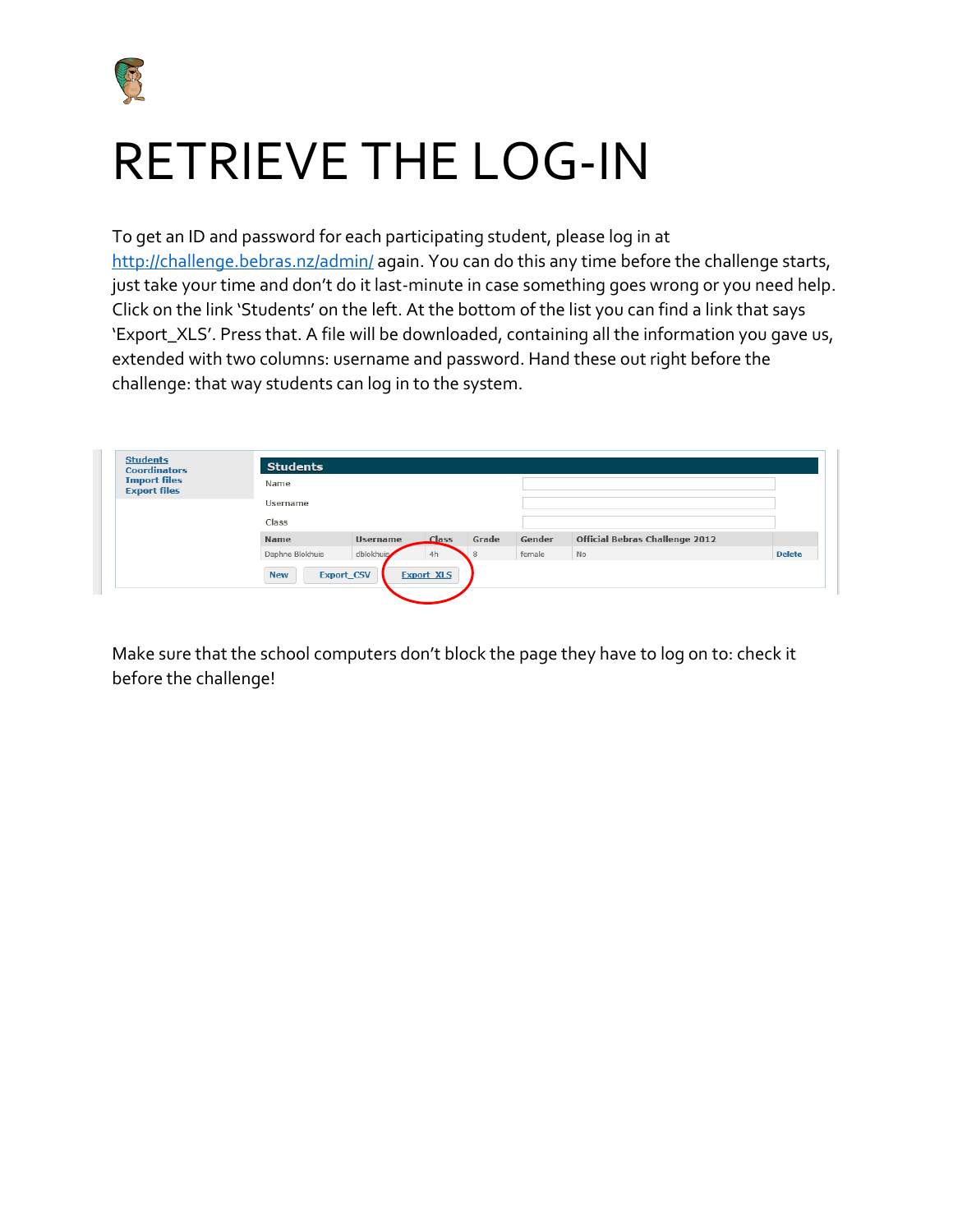

### THE DAY OF THE CHALLENGE

Make sure that students work individually and have their own computer. They have to know their username and password.

All participants can use pencil, paper and a calculator. If you are holding the challenge on multiple days, please make sure none of the papers or notes leave the room.

Ask the students to go to [http://challenge.bebras.nz/.](http://challenge.bebras.nz/) Check if everybody understands how to log in with the received ID and password. Then start the challenge. The system will tell the student how much time they have left. Everybody has 45 minutes, from the moment that they start.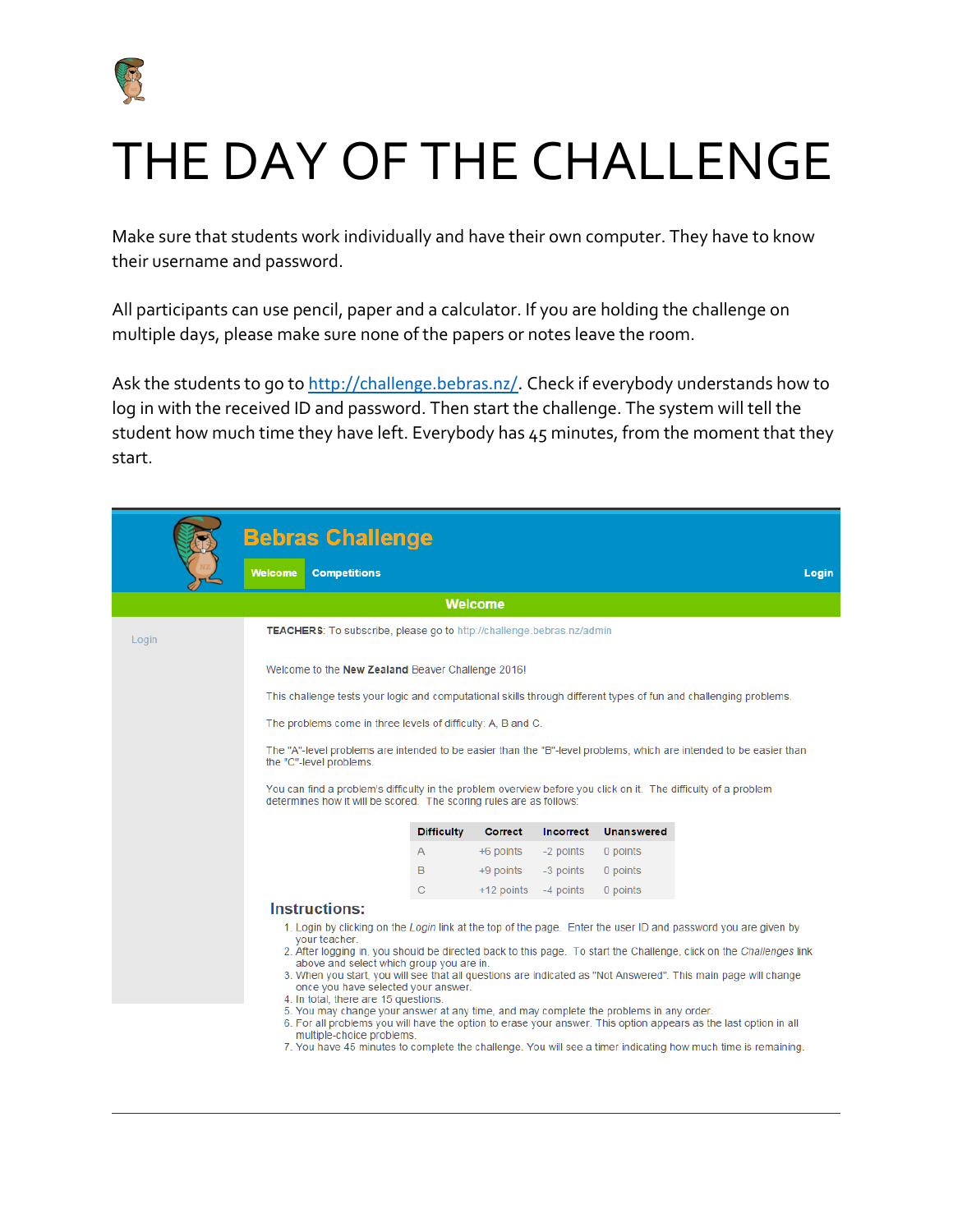

#### AFTER THE CHALLENGE

A week after the challenge you will be able to download the results of your students. You can do so by going to our website and clicking on 'Export Files' on the left bottom corner. You can find a file there that is named 'Results Bebras Challenge 20nn' (where nn is the year) that you can export to Excel, just like you did with the user ID's and passwords right before the challenge.

Students will still be able to log in, but the mode on the website will be different. From now on students can try to answer the questions in a review mode so they will know what they did wrong.

You can use the system this way in class, for the rest of the year.